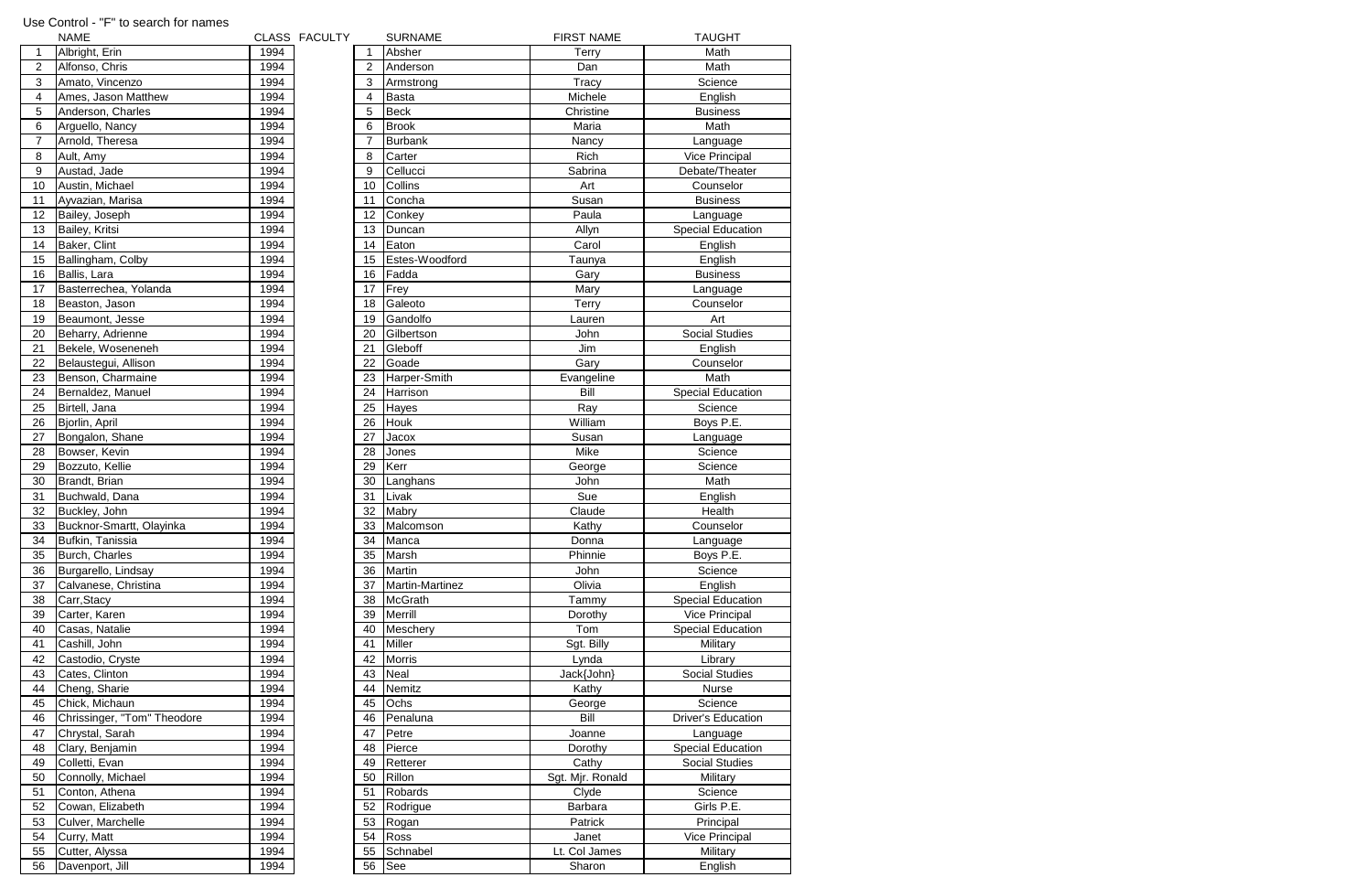| 57 | Denning, Maya       | 1994 | 57 | Sera         | <b>Natalie</b> | Special Education     |
|----|---------------------|------|----|--------------|----------------|-----------------------|
| 58 | Digesti, J. Alyson  | 1994 | 58 | <b>Shirk</b> | David          | Music                 |
| 59 | DiGrazia, Susan     | 1994 | 59 | Slagle       | Mike           | Science               |
| 60 | Dills, Devina       | 1994 | 60 | Soich        | Stephen        | Music                 |
| 61 | Dodson, Anastasia   | 1994 | 61 | Southwell    | Marie          | English               |
| 62 | Dogan, Turguy       | 1994 | 62 | Taylor       | Bill           | Math                  |
| 63 | Duffy, Gavin        | 1994 | 63 | Toti         | Janet          | Music                 |
| 64 | Dziurda, Melanie    | 1994 | 64 | <b>Tripp</b> | Carol          | English               |
| 65 | Earl, Deverie       | 1994 | 65 | Turney       | Stephen        | Counselor             |
| 66 | Eikelberger, Robert | 1994 | 66 | Utter        | Ann-Marie      | English               |
| 67 | Elcano, Paul        | 1994 | 67 | Vasconcelos  | Judy           | English               |
| 68 | Elliott, Jill       | 1994 | 68 | Walton       | Linda          | Special Education     |
| 69 | Elton, Jessica      | 1994 | 69 | Weldon       | Connie         | Home Economics        |
| 70 | Emori, Sachiko      | 1994 | 70 | Whitely      | Barbara        | English               |
| 71 | Estrella, Fabiola   | 1994 | 71 | Wiseman      | Christine      | Language              |
| 72 | Farfsing, Andrew    | 1994 | 72 | Wiseman      | Christine      | Language              |
| 73 | Feiertag, Darcey    | 1994 | 73 | Woodward     | George         | Math                  |
| 74 | Ferrall, Melinda    | 1994 | 74 | Worthen      | William        | Science               |
| 75 | Fisher, Patricia    | 1994 | 75 | Wycoff       | Mary           | <b>Social Studies</b> |
| 76 | Flangas, Ted        | 1994 | 76 | Zimmerman    | Mark           | Math                  |
| 77 | Fong, William       | 1994 | 77 | Zucco        | Lewis          | <b>Business</b>       |
|    |                     |      |    |              |                |                       |

| 57         | Denning, Maya                    | 1994         |
|------------|----------------------------------|--------------|
| 58         | Digesti, J. Alyson               | 1994         |
| 59         | DiGrazia, Susan                  | 1994         |
| 60         | Dills, Devina                    | 1994         |
| 61         | Dodson, Anastasia                | 1994         |
| 62         | Dogan, Turguy                    | 1994         |
| 63         | Duffy, Gavin                     | 1994         |
| 64         | Dziurda, Melanie                 | 1994         |
| 65         | Earl, Deverie                    | 1994         |
| 66         | Eikelberger, Robert              | 1994         |
| 67         | Elcano, Paul                     | 1994         |
| 68         | Elliott, Jill                    | 1994         |
| 69         | Elton, Jessica                   | 1994         |
| 70         | Emori, Sachiko                   | 1994         |
| 71         | Estrella, Fabiola                | 1994         |
| 72         | Farfsing, Andrew                 | 1994         |
| 73         | Feiertag, Darcey                 | 1994         |
| 74         | Ferrall, Melinda                 | 1994         |
| 75         | Fisher, Patricia                 | 1994         |
| 76         | Flangas, Ted                     | 1994         |
| 77         | Fong, William                    | 1994         |
| 78         | Forsberg, Karl                   | 1994         |
| 79         | Frankovich, Susan                | 1994         |
| 80         | Ganzel, Jason                    | 1994         |
| 81         | Garaventa, Ryan                  | 1994         |
| 82         | Garcia, Christa                  | 1994         |
| 83         | Gianopulos, Julie                | 1994         |
| 84         | Gibbons, Christopher             | 1994         |
| 85         | Gilak, Maryam                    | 1994         |
| 86         | Gladding, "E.J." Edward          | 1994         |
| 87         | Gregory, Jamie                   | 1994         |
| 88         | Grellman, Andrea                 | 1994         |
| 89         | Handke, Eric                     | 1994         |
| 90         | Hannon, Erin E.                  | 1994         |
| 91         | Hayes, James                     | 1994         |
| 92         | Herrin, Michon                   | 1994         |
| 93         | Hesse, Megan                     | 1994         |
| 94         |                                  |              |
|            |                                  |              |
|            | Hoover, Michael                  | 1994         |
| 95         | Horn, Megan                      | 1994         |
| 96         | Hornbuckle, Hilary               | 1994         |
| 97         | Horsey, Blair                    | 1994         |
| 98         | Horsley, Mary                    | 1994         |
| 99         | Hrushowy, Michelle               | 1994<br>1994 |
| 100        | Hugdal, Kristian                 |              |
| 101        | Iban, Meridith                   | 1994         |
| 102        | Ihara, Sam                       | 1994         |
| 103<br>104 | Irvine, Jennifer                 | 1994<br>1994 |
| 105        | Jarosch, Marco                   | 1994         |
|            | Johnson, Kirsten                 |              |
| 106        | Johnson, Richard                 | 1994         |
| 107        | Johnson, Ryan                    | 1994         |
| 108        | Jones, Cameron                   | 1994         |
| 109        | Jordan, Chris                    | 1994         |
| 110        | Kadz, Allison                    | 1994         |
| 111        | Kahl, Christopher                | 1994         |
| 112<br>113 | Kalin, Craig<br>Keck, Merry Anne | 1994<br>1994 |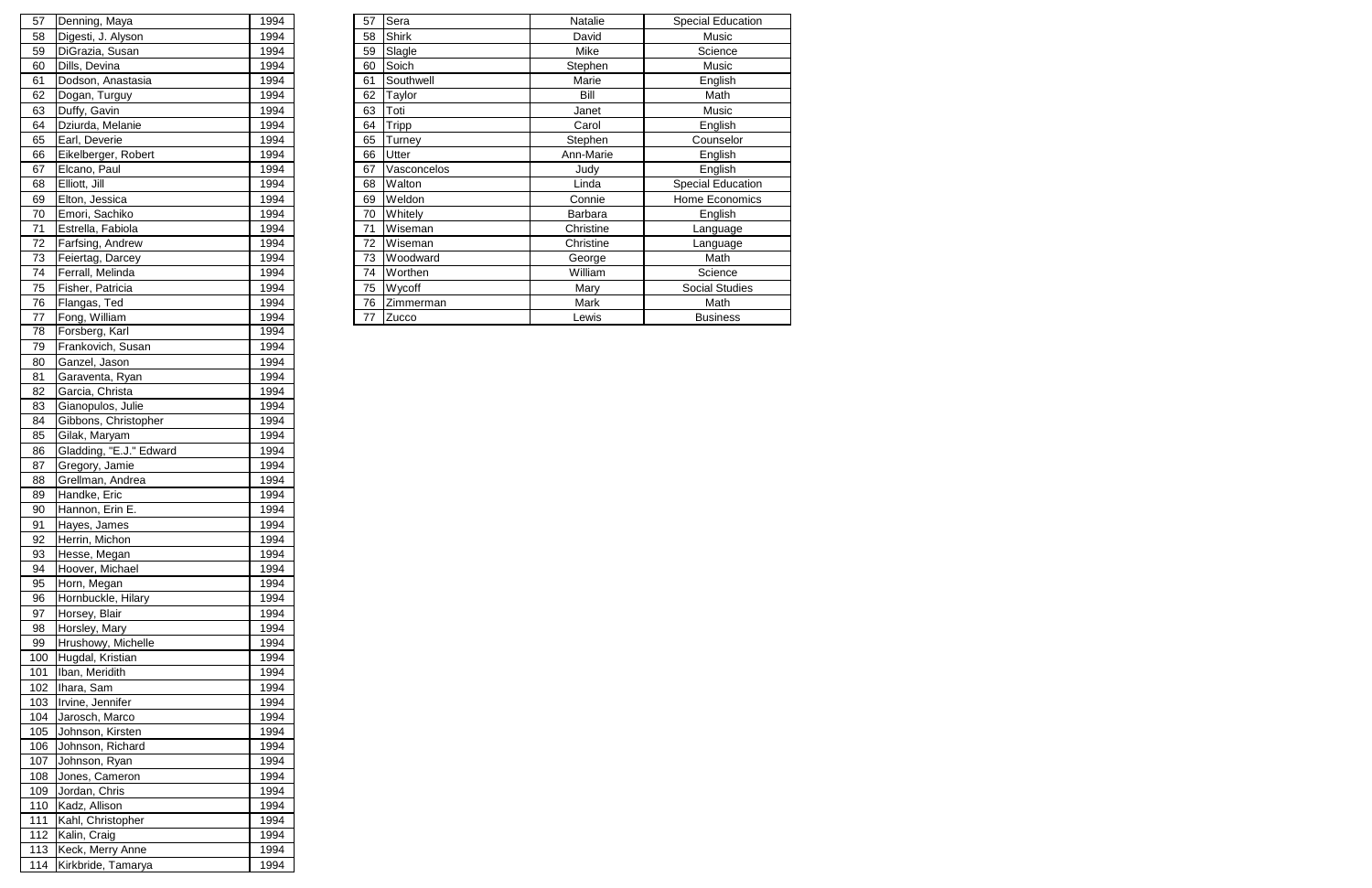| 115        | Kirkland, Dawn     | 1994 |
|------------|--------------------|------|
| 116        | Koch, Melanie      | 1994 |
| 117        | Kohler, Joel       | 1994 |
| 118        | Kostaki, Helen     | 1994 |
| 119        | Kozar, Sasheen     | 1994 |
| 120        | Kramer, Roy        | 1994 |
| 121        | Kreins, Christine  | 1994 |
| 122        | Krueger, Kendra    | 1994 |
| 123        | Kurvers, Paul      | 1994 |
| 124        | Lamberts, Cory     | 1994 |
| 125        | Lan, David         | 1994 |
| 126        | Lang, Wendy        | 1994 |
| 127        | Lear, Christine    | 1994 |
| 128        | Learner, Joel      | 1994 |
| 129        | Lee, Katherine     | 1994 |
| 130        | Lefebvre, Kristine | 1994 |
| 131        | Leger, Lauren      | 1994 |
| 132        | Lopes, Stephanie   | 1994 |
| 133        | Lopez, Giovanni    | 1994 |
| 134        | Lyle, Adrienne     | 1994 |
| 135        | Mandell, Ryan      | 1994 |
| 136        | Maragon, Lisa      | 1994 |
| 137        | Mareschal, Maya    | 1994 |
| 138        | Martin, Shannon    | 1994 |
| 139        | Martinez, Brenda   | 1994 |
| 140        | Martinson, Melanie | 1994 |
| 141        | Mattson, Jason     | 1994 |
| 142        | Maupin, Darren     | 1994 |
| 143        | Mayer, Stephanie   | 1994 |
| 144        | McClish, Chance    | 1994 |
| 145        | McCombs, Brian     | 1994 |
| 146        | McKillip, Bryan    | 1994 |
| 147        | McQuaid, Casey     | 1994 |
| <u>148</u> | Means, Lisa        | 1994 |
| 149        | Means, Wendy       | 1994 |
| 150        | Merriman, Andrea   | 1994 |
| 151        | Meyer, Matthew     | 1994 |
| 152        | Mitchell, Meloni   | 1994 |
| 153        | Modene, Jessica    | 1994 |
| 154        | Molof, Adriane     | 1994 |
| 155        | Molof, Carrie      | 1994 |
| 156        | Morgan, Jennifer   | 1994 |
| 157        | Morrow, Jamie      | 1994 |
| 158        | Moschetti, Megan   | 1994 |
| 159        | Navai, Iradj Mark  | 1994 |
| 160        | Olofson, Melanie   | 1994 |
| 161        | Opfer, Jeffrey     | 1994 |
| 162        | Orchard, Dallas    | 1994 |
| 163        | Ormsby, Patrick    | 1994 |
| 164        | Paganetti, Summer  | 1994 |
| 165        | Page, Heather      | 1994 |
| 166        | Pahler, Michael    | 1994 |
| 167        | Palmer, Kendra     | 1994 |
| 168        | Panelli, Richard   | 1994 |
| 169        | Parker, Jennifer   | 1994 |
| 170        | Parkyn, Lynette    | 1994 |
| 171        | Peck, Jennifer     | 1994 |
| 172        | Peel, April        | 1994 |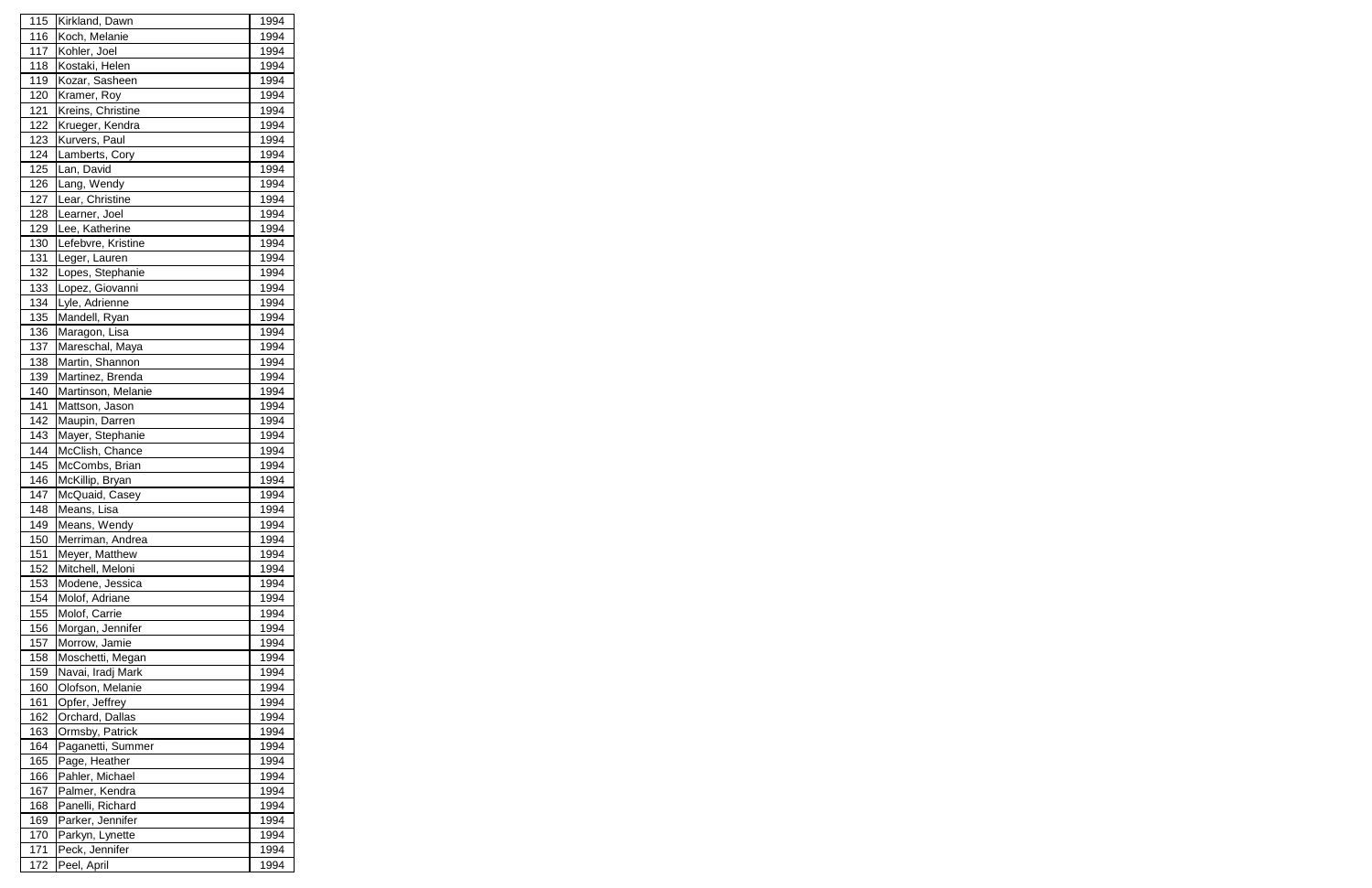| 173 | Penalber, Cynthia     | 1994 |
|-----|-----------------------|------|
| 174 | Pennel, Sarah         | 1994 |
| 175 | Perry, Sara           | 1994 |
| 176 | Petrello, Shannon     | 1994 |
| 177 | Pincolini, Matthew    | 1994 |
| 178 | Pitman, Kelly         | 1994 |
| 179 | Ploeger, Ann          | 1994 |
| 180 | Pomeranz, Leah        | 1994 |
| 181 | Post, Graham          | 1994 |
| 182 | Preku, Stephanie      | 1994 |
| 183 | Rachow, Megan         | 1994 |
| 184 | Ramones, Mario        | 1994 |
| 185 | Ramseth, Gregory      | 1994 |
| 186 | Redulla, Girlie       | 1994 |
| 187 | Reel, Jamie           | 1994 |
| 188 | Reitz, Aaron          | 1994 |
| 189 | Reno, Rebecca         | 1994 |
| 190 | Reyes, David Orlando  | 1994 |
| 191 | Riffle, Randy         | 1994 |
| 192 | Ritter, Eric          | 1994 |
| 193 | Robertson, Aliceann   | 1994 |
| 194 | Robinson, John        | 1994 |
| 195 | Robinson, Shane       | 1994 |
| 196 | Roco, Vanesa          | 1994 |
| 197 | Rode, Nicole          | 1994 |
| 198 | Rogers, Rainie        | 1994 |
| 199 | Romano, Amanda        | 1994 |
| 200 | Rosal, Yesenia        | 1994 |
| 201 | Roulias, Matthew      | 1994 |
| 202 | Rowe, Sylinda         | 1994 |
| 203 | Sala, Jason           | 1994 |
| 204 | Sarratea, Mikel       | 1994 |
| 205 | Seiber, Kenneth       | 1994 |
| 206 | Shapiro, Brett        | 1994 |
| 207 | Shockley, Luke        | 1994 |
| 208 | Shoenberger, Jennifer | 1994 |
| 209 | Siegel, Jordan        | 1994 |
| 210 | Simpson, Dustin       | 1994 |
| 211 | Sison, Monica         | 1994 |
| 212 | Smith, Erin           | 1994 |
| 213 | Smith, Nathan         | 1994 |
| 214 | Smith, Shawn          | 1994 |
| 215 | Snedden, Jesse        | 1994 |
| 216 | Snodgrass, Sonny      | 1994 |
| 217 | Sorenson, Anders      | 1994 |
| 218 | Sprenger, Hunter      | 1994 |
| 219 | Staats, Aubrey        | 1994 |
| 220 | Stacey, Melanie       | 1994 |
| 221 | Steckline, Joshua     | 1994 |
| 222 | Stephens, Jacob       | 1994 |
| 223 | Stevenson, Jacob      | 1994 |
| 224 | Stevenson, Jeffrey    | 1994 |
| 225 | Stringer, Samuel      | 1994 |
| 226 | Sullivan, Alexandre   | 1994 |
| 227 | Sullivan, Tim         | 1994 |
| 228 | Sutton, Heather       | 1994 |
| 229 | Swan, Sarah           | 1994 |
| 230 | Swanson, Jared        | 1994 |
|     |                       |      |